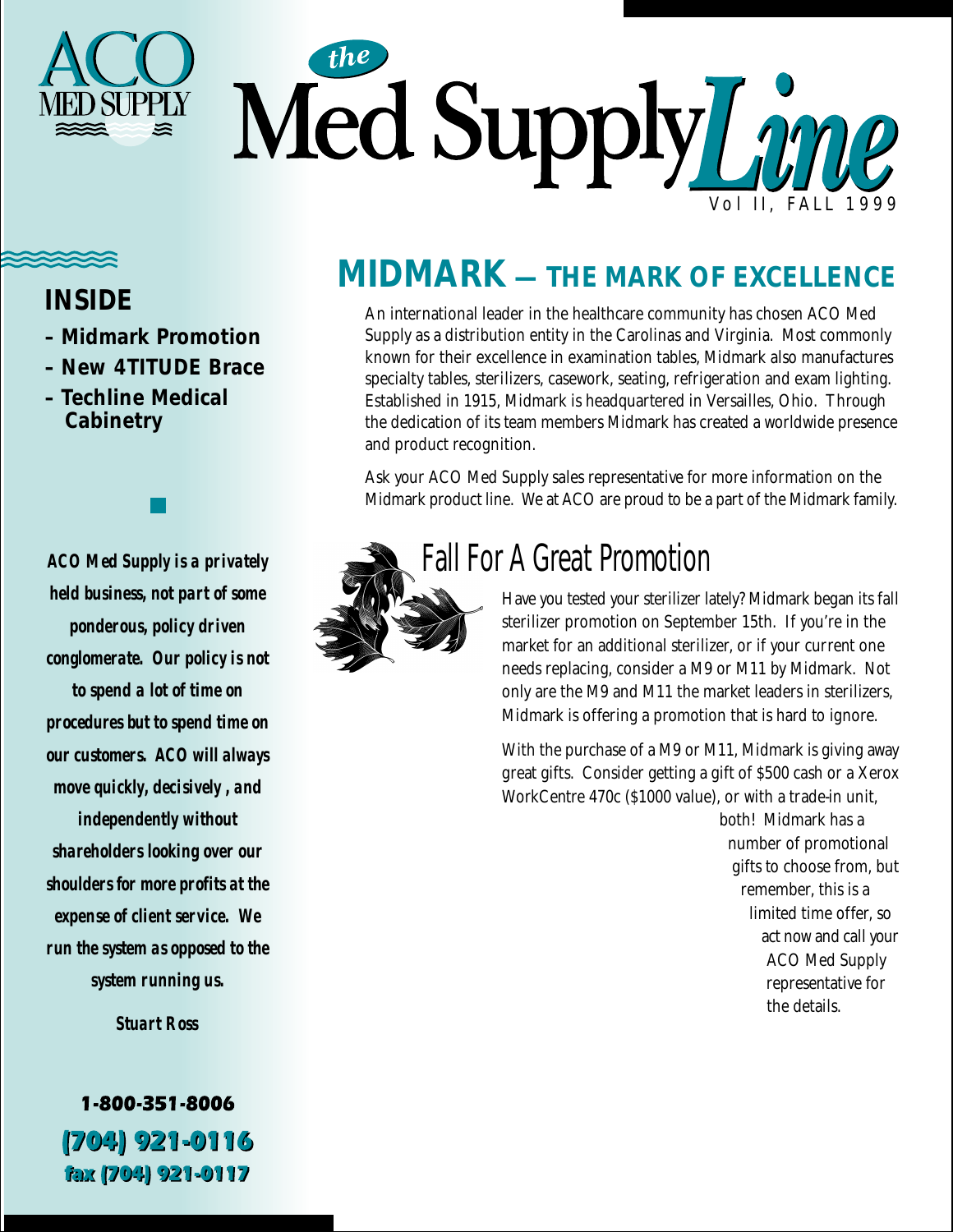

#### DonJoy's newest knee brace, 4TITUDE, was released during the third quarter to great reviews. The 4TITUDE is a unisex knee brace ideally suited for mild to severe ACL and/or PCL, MCL and LCL instability. Its design is appropriate for both the active and the sedentary patient and is recommended for patients participating in contact or even water sports.

4TITUDE constitutes a new generation in off-the-shelf bracing and builds upon the successes of DonJoy's Legend and GoldPoint. The 4TITUDE is designed utilizing DonJoy's patented **Four Points of Leverage.** This unique system of cuffing and strapping works to apply a constant load to the tibia. In turn, this load prevents the tibia from translating. Only DonJoy braces apply a dynamic force to actively resist tibial translation. Other notable features include low profile that fits easily under pants and dresses. The brace weighs only 18 ounces, yet is stronger than its predecessors. It is available in seven sizes and lengths. For more information, contact your local ACO Med Supply sales representative.

#### **Injectables** Now in the Mix

#### NOTABLE NOTES

In response to our customers requests, we have recently added injectables to our product offering. Many offices continue to scale back the number of companies they buy from, opting to take advantage of distributors like ACO Med Supply, who represent many manufacturers. Adding injectables puts us one step closer to becoming your ONE SOURCE. Your

ACO Med Supply sales representative can provide you with the details of our new injectables product line.

#### **REHAB IN MOTION**

Select Rehab, an ACO Med Supply sister company, is a supplier of rental Continuous Passive Motion (CPM) machines, and cryotherapy units. CPM machines are long term, high usage pieces of equipment. They must be durable, easy to use, and must fit the patient properly. Just as important as the equipment is a reliable and experienced professional to support and instruct in the use of the equipment.

Select Rehab offers service that is second to none with same day placement and immediate response with the rental units. Prior to delivery, a Select Rehab representative meets with the patient and individually positions and fully instructs in the usage of the machine. Staff is available to support the patient in the CPM operation 7 days per week, 24 hours per day. Patient follow-up is made weekly to monitor therapy progress and answer questions regarding the CPM unit.

Select Rehab understands the needs of the clinician and the patient, building a reputation of dedication and commitment in the community. Choosing Select Rehab offers the assurance of quality and service for you and your patients. Contact your ACO Med Supply representative for more information on Select Rehab CPM rentals and cold therapy units.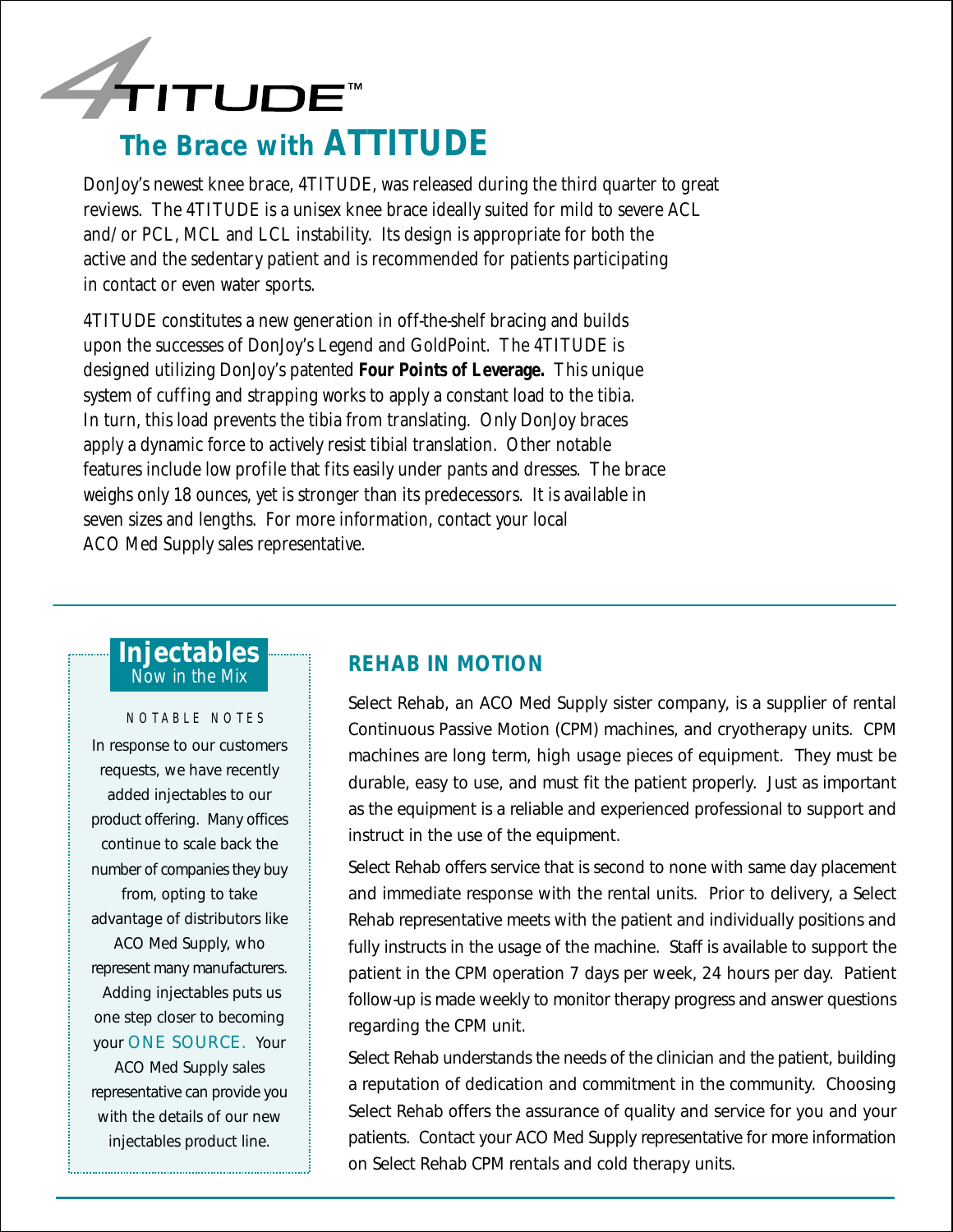## **Locally Manufactured Physician Seating**

Hassoc Medical, located in the research triangle area of NC, is a manufacturer of high quality medical products utilizing ISO9000 manufactured parts. The use of ISO9000 components ensures uncompromising quality, finish, and a product that will provide you with years of trouble free service.

Hassoc Medical has positioned themselves to become a leader in the physician seating market by competitively pricing their products and backing the quality with a lifetime warranty. ACO Med Supply is excited to be a new player on the Hassoc distribution team.

Effective October 1, 1999 ACO Med Supply is offering a promotional price of \$159.00 on the PS9702 pneumatic stool. This promotional pricing will remain in effect through year end. Please contact your ACO Med Supply representative for additional product information.

# **Techline Specialists in Modular Cabinetry and Furniture**

ACO Med Supply is proud to announce its affiliation with Techline, a cabinetry and professional furniture company. ACO Med Supply continues to strive to add products and services that enable us to service our customers from initial office set-up to stocking products on the shelf.

Techline, a specialist in the design, manufacture, and implementation of commercial cabinetry, has specific expertise in medical applications. Techline makes a broad system of storage and filing cabinets, partition panels, and office furniture.

The Techline system of commercial cabinetry was designed specifically to fit the space and perform the tasks of outpatient healthcare facilities. It is highly versatile, adapting to many different types of work space environments, and available in several distinctive finishes. A unique aspect of Techline is its modularity. When you move or expand your work space, the components may be reconfigured and added to. On larger projects Techline will work with the client's architect, designer, or contractor to optimize the functionality of available space and budget. For smaller offices Techline provides a full turnkey service, including workspace planning and professional installation.

Also available from Techline is the much anticipated BodyBilt, 10 Point Posture Control Seating. BodyBilt is the most adjustable line of seating on the market. BodyBilt was originally conceived to meet the exacting needs

of microsurgeons. BodyBilt emphasizes a healthier posture for jobs ranging from the cleanroom to the boardroom. This active ergonomic design promotes an open posture that has been shown to significantly reduce muscular stress.

For more information on the Techline products, contact your local ACO Med Supply representative or call 800-351-8006 for more information.